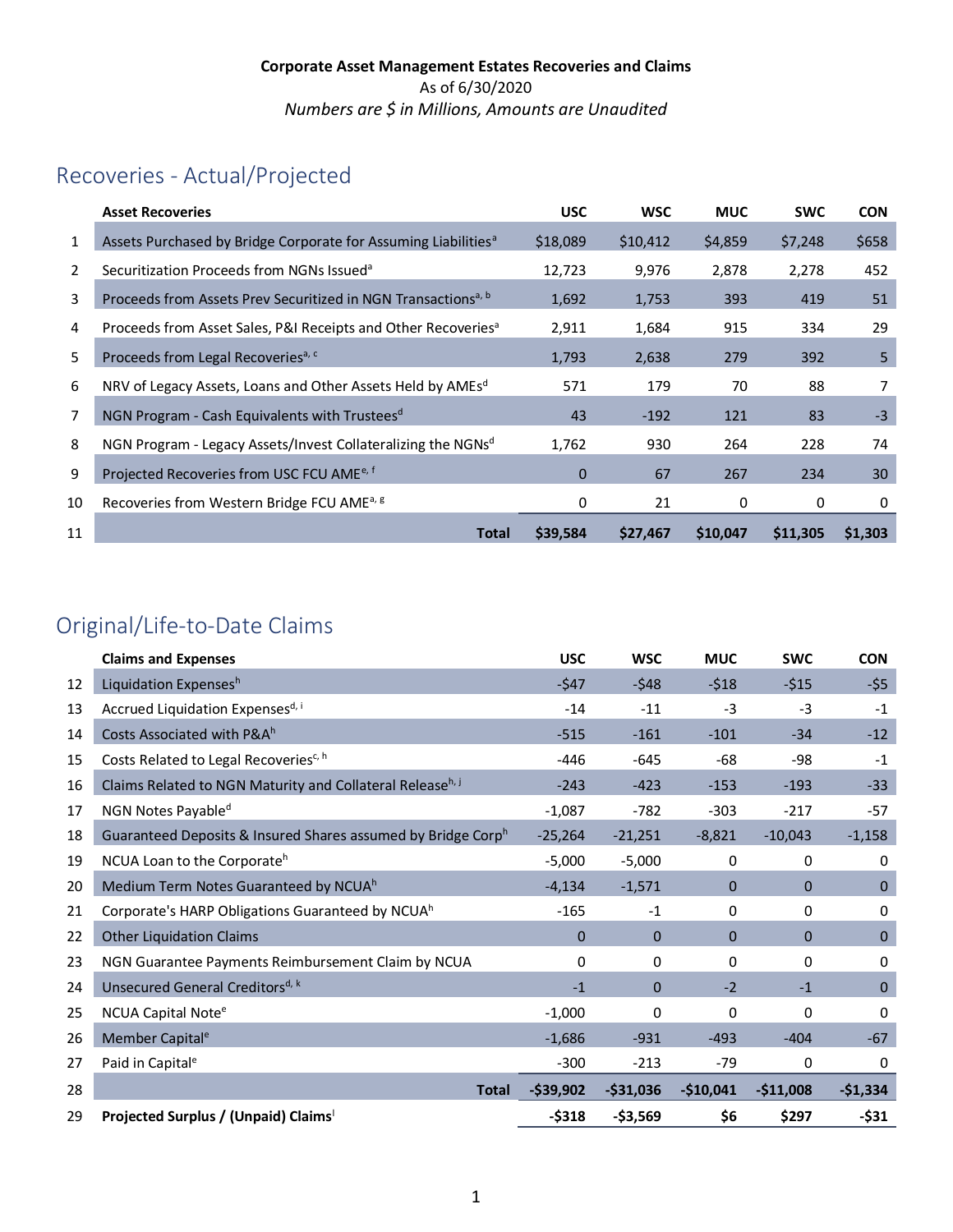# Original/Life-to-Date Claims

|    | <b>Claims Synopsis</b>           | <b>USC</b> | <b>WSC</b> | <b>MUC</b> | <b>SWC</b> | <b>CON</b>  |
|----|----------------------------------|------------|------------|------------|------------|-------------|
| 30 | Claims Received                  | $-539.902$ | $-531.036$ | $-510.041$ | $-511.008$ | $-51,334$   |
| 31 | Claims Paid                      | 36,815     | 26.484     | 9,163      | 10,385     | 1,194       |
| 32 | <b>Net Claims Outstanding</b>    | $-53,087$  | $-54,553$  | $-5878$    | $-5623$    | $-5139$     |
| 33 | <b>Projected Claims Payments</b> | 2.769      | 983        | 878        | 623        | 108         |
| 34 | Projected Liquidating Dividend   | 0          |            | 6          | 297        | $\mathbf 0$ |
| 35 | Projected Unpaid Claims'         | $-5318$    | $-53,569$  | \$6        | \$297      | -\$31       |

# Fiduciary Assets and Liabilities

### Fiduciary Assets

|    |                                                    | <b>USC</b> | <b>WSC</b> | <b>MUC</b>  | <b>SWC</b> | <b>CON</b> |
|----|----------------------------------------------------|------------|------------|-------------|------------|------------|
| 36 | <b>Cash and Cash Equivalents</b>                   | \$437      | $-5192$    | \$282       | \$370      | $-53$      |
| 37 | Legacy Assets                                      | 571        | 179        | 70          | 88         |            |
| 38 | Legacy Assets/Investments Collateralizing the NGNs | 1,762      | 930        | 264         | 228        | 74         |
| 39 | Loans                                              |            | 0          | 0           | 0          | 0          |
| 40 | Receivable from AMEs                               | 0          | $\Omega$   | $\Omega$    | $\Omega$   | 0          |
| 41 | <b>Other Fiduciary Assets</b>                      | O          | $\Omega$   | 0           | 0          | 0          |
| 42 | <b>Total Fiduciary Assets</b>                      | \$2,769    | \$916      | <b>S617</b> | \$686      | \$78       |

## Fiduciary Liabilities

|    |                                                   | <b>USC</b> | <b>WSC</b> | <b>MUC</b> | <b>SWC</b>   | <b>CON</b> |
|----|---------------------------------------------------|------------|------------|------------|--------------|------------|
| 43 | Accrued Expenses and Payables <sup>q</sup>        | $-514$     | $-511$     | $-53$      | $-5174$      | $-51$      |
| 44 | <b>NGNs</b>                                       | $-1,087$   | $-782$     | $-303$     | $-217$       | $-57$      |
| 45 | Due to NGN Trusts                                 | $\Omega$   | $\Omega$   | 0          | 0            | $\Omega$   |
| 46 | <b>Unsecured Claims</b>                           | 0          | $\Omega$   | $\Omega$   | 0            | $\Omega$   |
| 47 | Due to NCUSIF $m$                                 | 0          | $-2,615$   | $\Omega$   | 0            | $-15$      |
| 48 | <b>Total Fiduciary Liabilities</b>                | $-51,101$  | $-53,408$  | -\$306     | -\$391       | -\$72      |
| 49 | <b>Total Fiduciary Net Assets / (Liabilities)</b> | \$1,668    | $-52,492$  | \$311      | <b>\$295</b> | \$6        |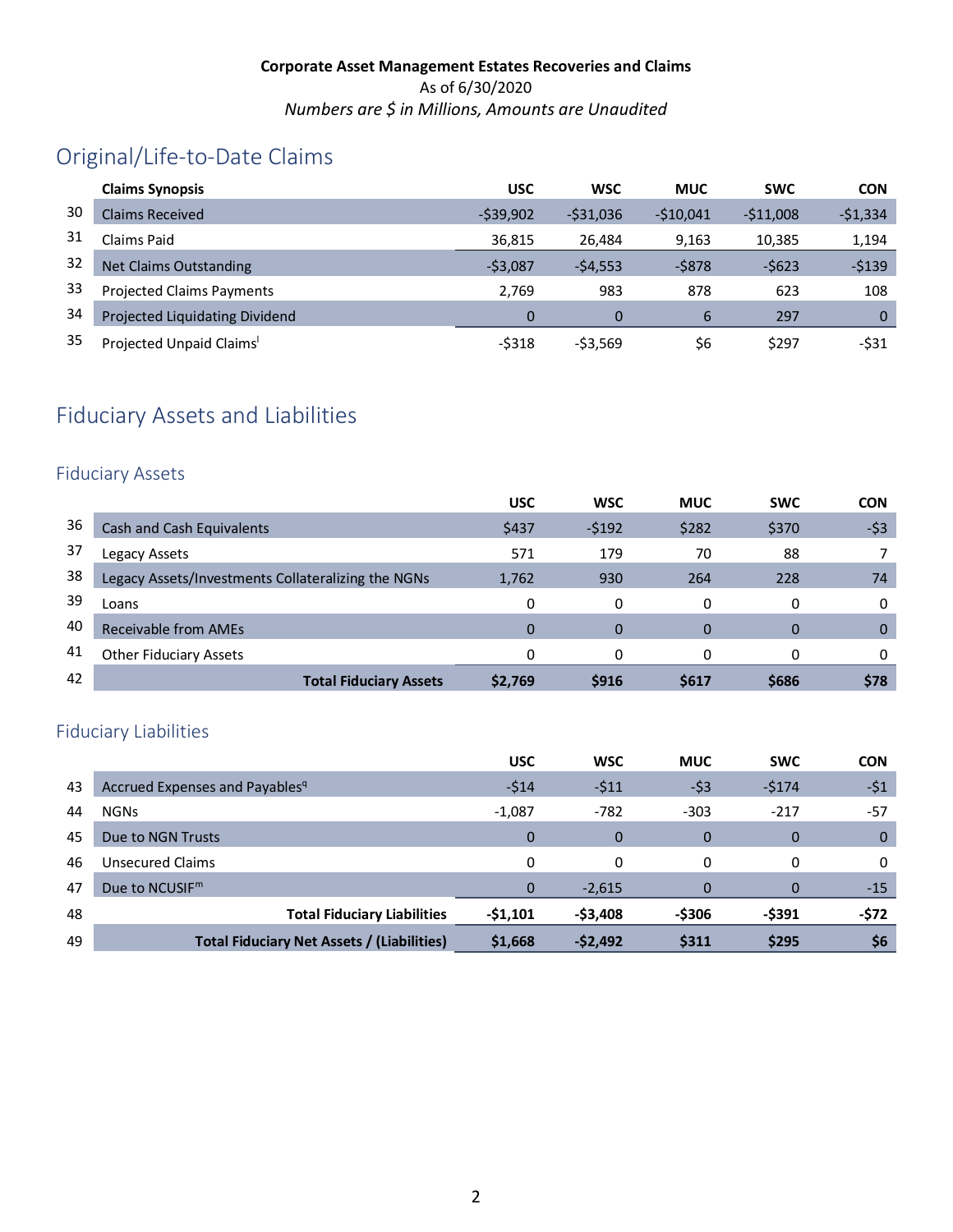# A[n](#page-4-21)alysis of Claim Payments<sup>®</sup>

## B1 - Liquidation Expenses

|                                | <b>USC</b> | <b>WSC</b>     | <b>MUC</b> | <b>SWC</b> | <b>CON</b> |
|--------------------------------|------------|----------------|------------|------------|------------|
| <b>Original Amount</b>         | \$1,265    | \$1,287        | \$343      | \$344      | \$52       |
| Amount Paid to Date            | $-1.251$   | $-1.276$       | $-340$     | $-341$     | -51        |
| <b>Current Unpaid Balance</b>  | \$14       | \$11           | \$3        | \$3        | \$1        |
| Projected Repayment            | $-14$      | $-11$          | -3         | $-3$       | -1         |
| <b>Projected Amount Unpaid</b> | \$0        | S <sub>0</sub> | \$0        | \$0        | \$0        |
|                                |            |                |            |            |            |

## B2 -Wages and Salaries

|                                | <b>USC</b> | <b>WSC</b> | <b>MUC</b> | <b>SWC</b> | <b>CON</b> |
|--------------------------------|------------|------------|------------|------------|------------|
| <b>Original Amount</b>         | \$0        | \$0        | \$0        | \$0        | \$0        |
| Amount Paid to Date            |            |            |            | 0          | 0          |
| <b>Current Unpaid Balance</b>  | \$0        | \$C        | \$0        | S0         | \$0        |
| Projected Repayment            |            |            |            | ი          | 0          |
| <b>Projected Amount Unpaid</b> | S0         | S0         | \$0        | S0         | \$0        |

## B4 - Due t[o](#page-4-22) Government<sup>o</sup>

|                                | <b>USC</b> | <b>WSC</b> | <b>MUC</b> | <b>SWC</b> | <b>CON</b> |
|--------------------------------|------------|------------|------------|------------|------------|
| Original Amount                | \$34,550   | \$27,601   | \$8,459    | \$9,772    | \$1,127    |
| Amount Paid to Date            | $-34.550$  | $-25.208$  | $-8.459$   | $-9,772$   | $-1,127$   |
| <b>Current Unpaid Balance</b>  | \$0        | \$2,394    | \$0        | \$0        | \$0        |
| Projected Repayment            | 0          | $-190$     | 0          | 0          | 0          |
| <b>Projected Amount Unpaid</b> | \$0        | \$2,204    | \$0        | \$0        | \$0        |

## B5 - Due to General Creditor[s](#page-4-20)k

|                                | <b>USC</b> | <b>WSC</b>     | <b>MUC</b> | <b>SWC</b>     | <b>CON</b> |
|--------------------------------|------------|----------------|------------|----------------|------------|
| <b>Original Amount</b>         | \$1        | \$0            | \$2        | S1             | \$0\$      |
| Amount Paid to Date            | $-1$       |                | $-2$       | $-1$           | 0          |
| <b>Current Unpaid Balance</b>  | \$0        | S <sub>0</sub> | \$0        | S <sub>0</sub> | \$0        |
| Projected Repayment            | U          |                | 0          | 0              | 0          |
| <b>Projected Amount Unpaid</b> | S0         | S0             | \$0        | \$0            | \$0        |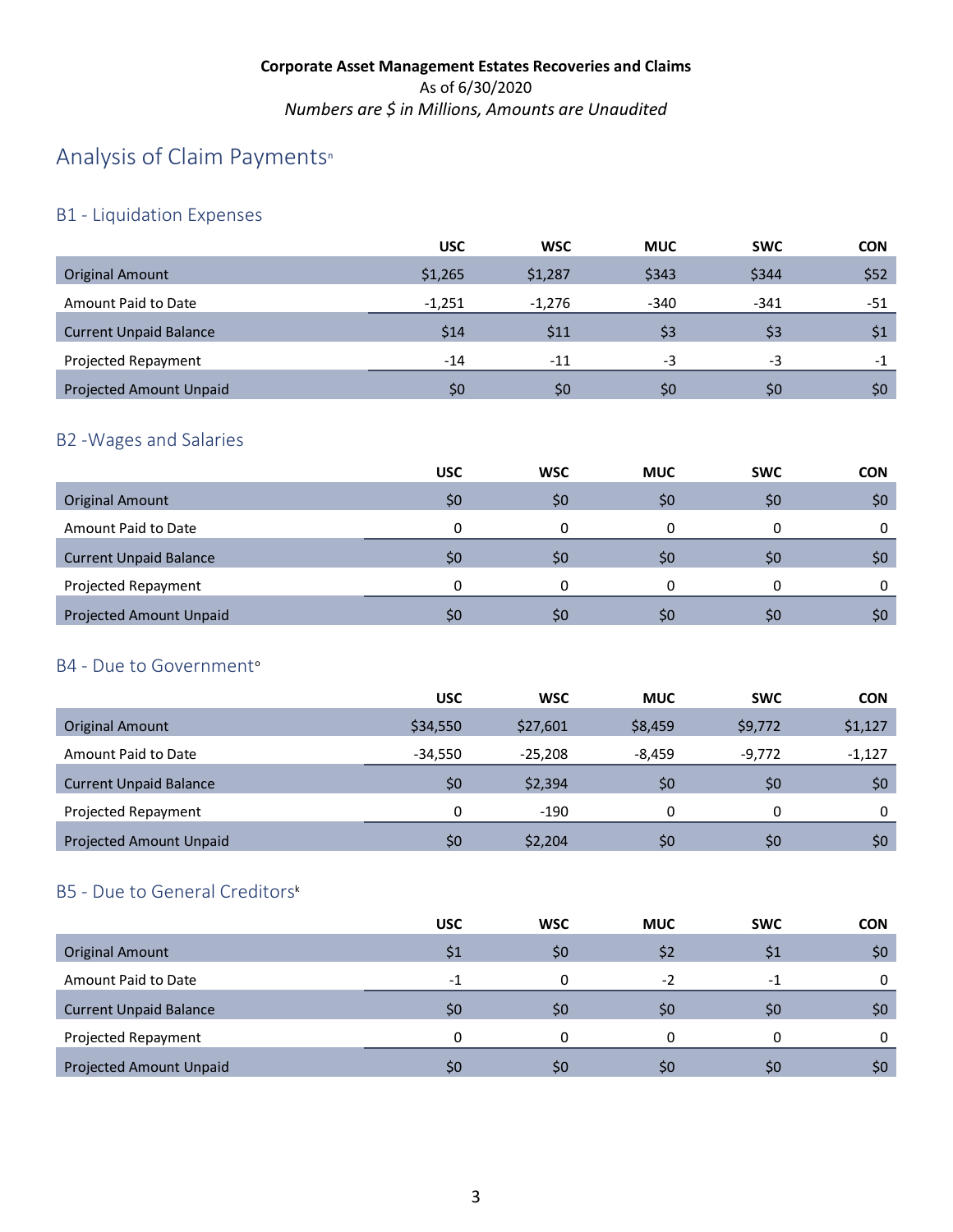## B6 - Due to NCUA for Insured Shares Payment<su[p](#page-4-23)>p</sup>

|                                | <b>USC</b> | <b>WSC</b> | <b>MUC</b> | <b>SWC</b> | <b>CON</b> |
|--------------------------------|------------|------------|------------|------------|------------|
| <b>Original Amount</b>         | \$13       | \$221      | \$363      | \$271      | \$31       |
| Amount Paid to Date            | $-13$      | n          | $-363$     | $-271$     | $-17$      |
| <b>Current Unpaid Balance</b>  | \$0        | \$221      | \$0        | \$0        | \$15       |
| Projected Repayment            | $\Omega$   | 0          | 0          | 0          | -15        |
| <b>Projected Amount Unpaid</b> | SO.        | \$221      | \$0        | \$0        | \$0        |

### B6.5 - USC Capital Note

|                                | <b>USC</b>     | <b>WSC</b> | <b>MUC</b> | <b>SWC</b> | <b>CON</b> |
|--------------------------------|----------------|------------|------------|------------|------------|
| <b>Original Amount</b>         | \$1,000        | \$0        | \$0        | \$0        | \$0        |
| Amount Paid to Date            | $-1,000$       |            |            |            |            |
| <b>Current Unpaid Balance</b>  | \$0            | \$0        | \$0        | \$0        | \$0        |
| Projected Repayment            | 0              |            | 0          |            |            |
| <b>Projected Amount Unpaid</b> | S <sub>0</sub> | \$0        | \$0        | \$0        | \$0        |

## B7 - Membership Capital[q](#page-4-24)

|                                | <b>USC</b> | <b>WSC</b> | <b>MUC</b> | <b>SWC</b> | <b>CON</b> |
|--------------------------------|------------|------------|------------|------------|------------|
| <b>Original Amount</b>         | \$1,686    | \$931      | \$493      | \$404      | \$67       |
| Amount Paid to Date            | 0          | 0          | 0          | 0          | 0          |
| <b>Current Unpaid Balance</b>  | \$1,686    | \$931      | \$493      | \$404      | \$67       |
| Projected Repayment            | $-1,686$   | 0          | $-493$     | $-404$     | -36        |
| <b>Projected Amount Unpaid</b> | \$18       | \$931      | \$0        | \$0        | \$31       |

### B9 - Paid In Capita[l](#page-4-18)<sup>q</sup>

|                                | <b>USC</b> | <b>WSC</b> | <b>MUC</b> | <b>SWC</b>     | <b>CON</b> |
|--------------------------------|------------|------------|------------|----------------|------------|
| <b>Original Amount</b>         | \$300      | \$213      | \$79       | \$0            | \$0\$      |
| Amount Paid to Date            | 0          |            |            | 0              | 0          |
| <b>Current Unpaid Balance</b>  | \$300      | \$213      | \$79       | \$0            | \$0        |
| Projected Repayment            | 0          | 0          | $-79$      | 0              | 0          |
| <b>Projected Amount Unpaid</b> | \$300      | \$213      | \$0        | S <sub>0</sub> | \$0        |

## Potential Liquidating Dividend[r](#page-4-25)

| ПСС<br>טכנ' | <b>WSC</b> | <b>MUC</b> | <b>SWC</b> | <b>CON</b> |
|-------------|------------|------------|------------|------------|
| υc          | - -<br>ວບ  | PС         | , כבי      |            |